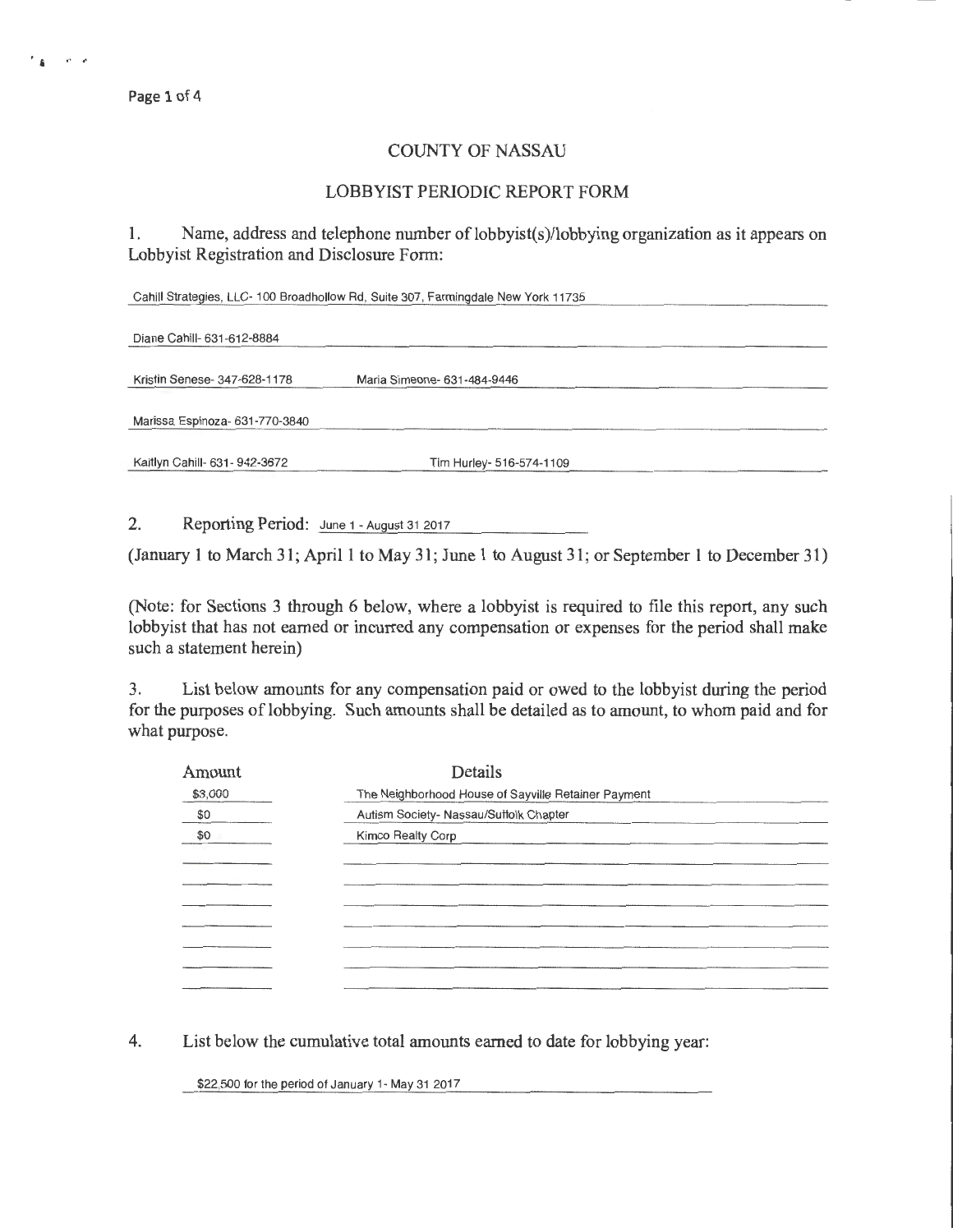Page 2 of 4

 $\overline{a}$ 

5. List below amounts for any expenses expended or incurred by the lobbyist during the period for the purposes of lobbying. Such amounts shall be detailed as to amount, to whom paid and for what purpose.

| Amount | Details     |
|--------|-------------|
|        |             |
|        |             |
|        |             |
|        |             |
|        |             |
|        |             |
|        |             |
|        |             |
|        | ----------- |

6. List below the cumulative total amounts expended to date for lobbying year:

Lobbying Registration Fees

(In lieu of completing 7 through 10 below, you may attach a copy of your Lobbyist Registration and Disclosure Form, provided the information has not changed.)

7. List whether and where the lobbyist(s)/lobbying organization is registered as a lobbyist (e.g. Nassau County, New York State):

Nassau County, Suffolk County, New York State

8. Name, address and telephone number of client(s) by whom, or on whose behalf, the lobbyist is retained, employed or designated.

The Neighborhood House of Sayville- P.O Box 1042 Sayville NY 11783- (631) 589- 0055

Autism Society- Nassau/Suffolk Chapter- P.O Box 7472 Wantagh 11793- (516) 404- 2306

Kimco Realty Corporation- 3333 New Hyde Park Rd, New Hyde Park NY 11042- (516) 869-9000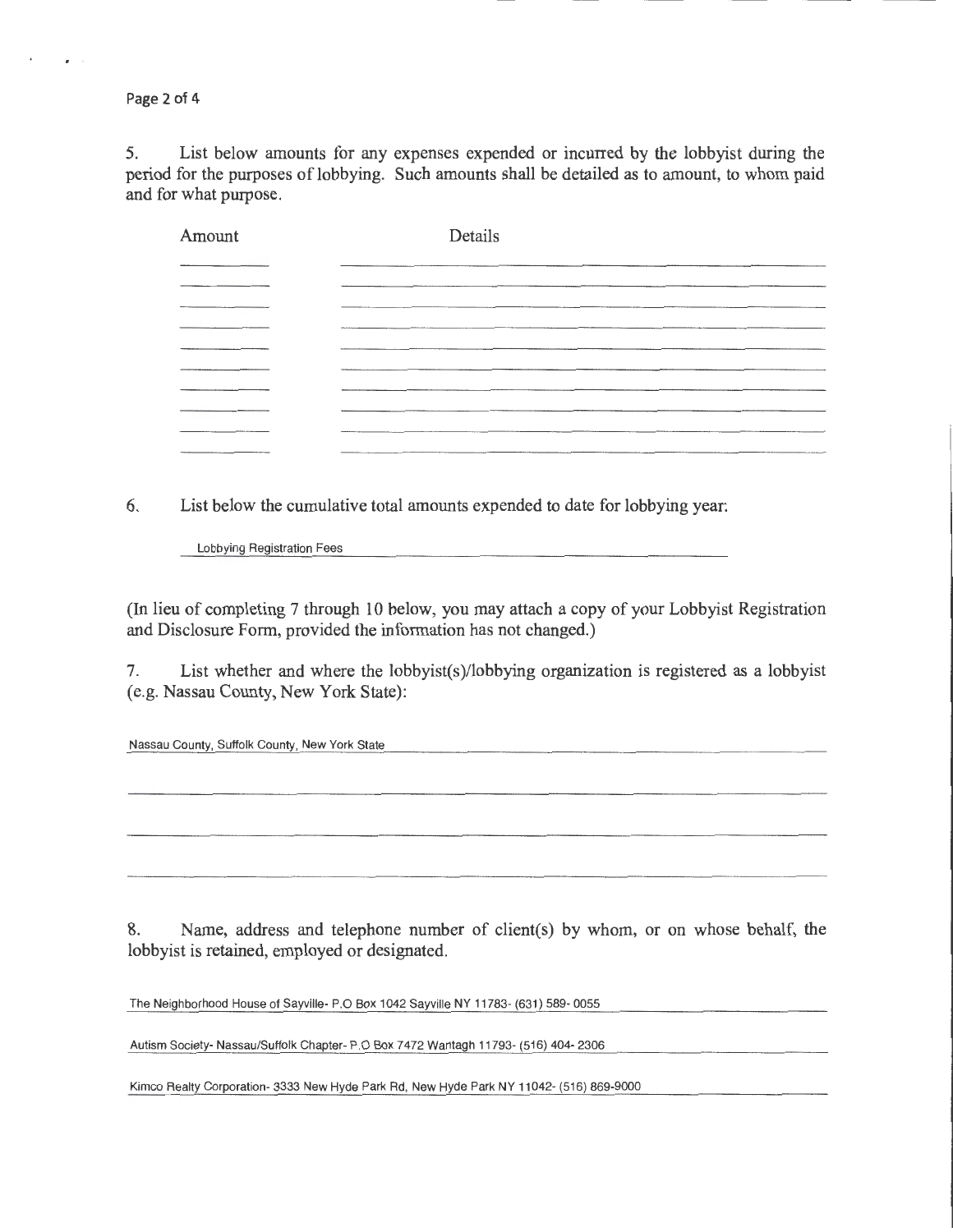Page 3 of 4

 $\overline{1}$ 

9. Describe lobbying activity conducted, or to be conducted, in Nassau County, and identify client(s) for each activity listed, during the Reporting Period.

Neighborhood House of Sayville- Program and Capital Funding Requests; Program Support

Autism Society- Nassau/Suffolk Chapter- Program Support

Kimco Realty Corp- N/A

10. The name of persons, organizations or governmental entities before whom the lobbyist has lobbied during the period.

Neighborhood House of Sayville- Nassau County Legislatures, NYS Senate Members, NYS Assembly Members

Autism Society- NYS Senate Members and NYS Assembly Members

Kimco Realty Corp- N/A